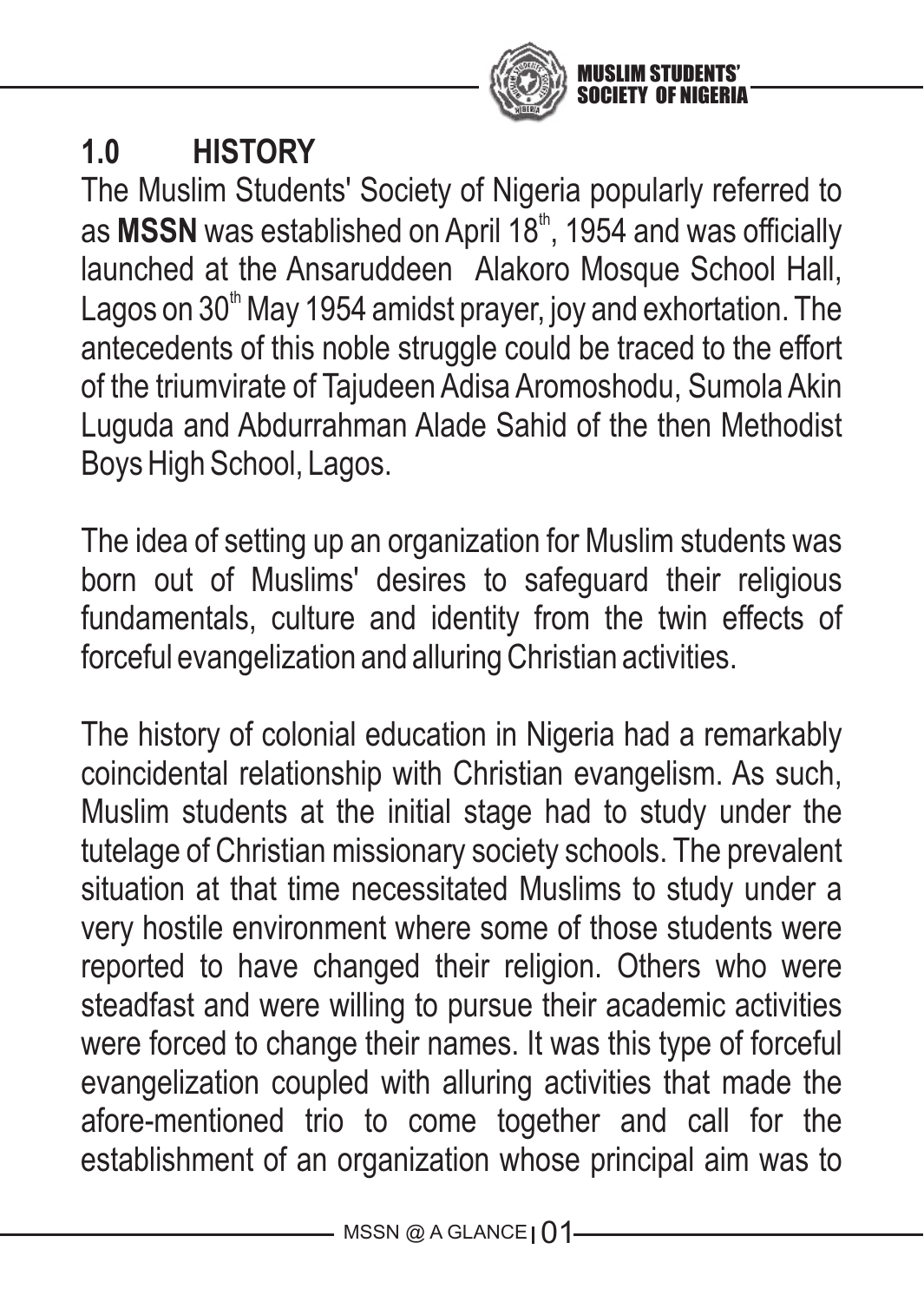

serve as a rallying point and a platform for organized and concerted Da'awa activities in our educational institutions and a source for religious fulfillment for Muslim students.

Within a year of the Society's formation, its branches spread to cover more schools in Lagos, Abeokuta, Ibadan, llesha, Ijebu-Ode, and Ikorodu. Two years later, the Society's presence covered virtually all government schools in the North.

At the first conference of the society held in 1955, which was declared opened by Oba Adeniji Adele II of Lagos, Brother Abdullateef Adegbite and Brother A.R.A Sahid were elected as the 1<sup>st</sup> National President and Secretary General respectively. Also at the conference, the late Sardauna of Sokoto, Alhaji Ahmadu Bello; Alhaji A.R.A. Smith of Ilesha; Dr. S.O. Biobaku; Alhaji Inuwa Wada, then Minister of Works; Mrs H.M. Shodeinde, M.B.E. and Alhaii Hummu Alaga of Ibadan were appointed patrons and patronesses of the society.

The contributions of the MSSN to national development are enormous and these include, among other things, serving as a potent tool of national unity and cohesion. Apart from its membership that cuts across all the geographical and ethnic barriers, the MSSN promotes national integration and building bridges through its programmes and activities that emphasize the brotherhood of Islam, in particular, and mankind in general. Furthermore, the society has continued to produce generations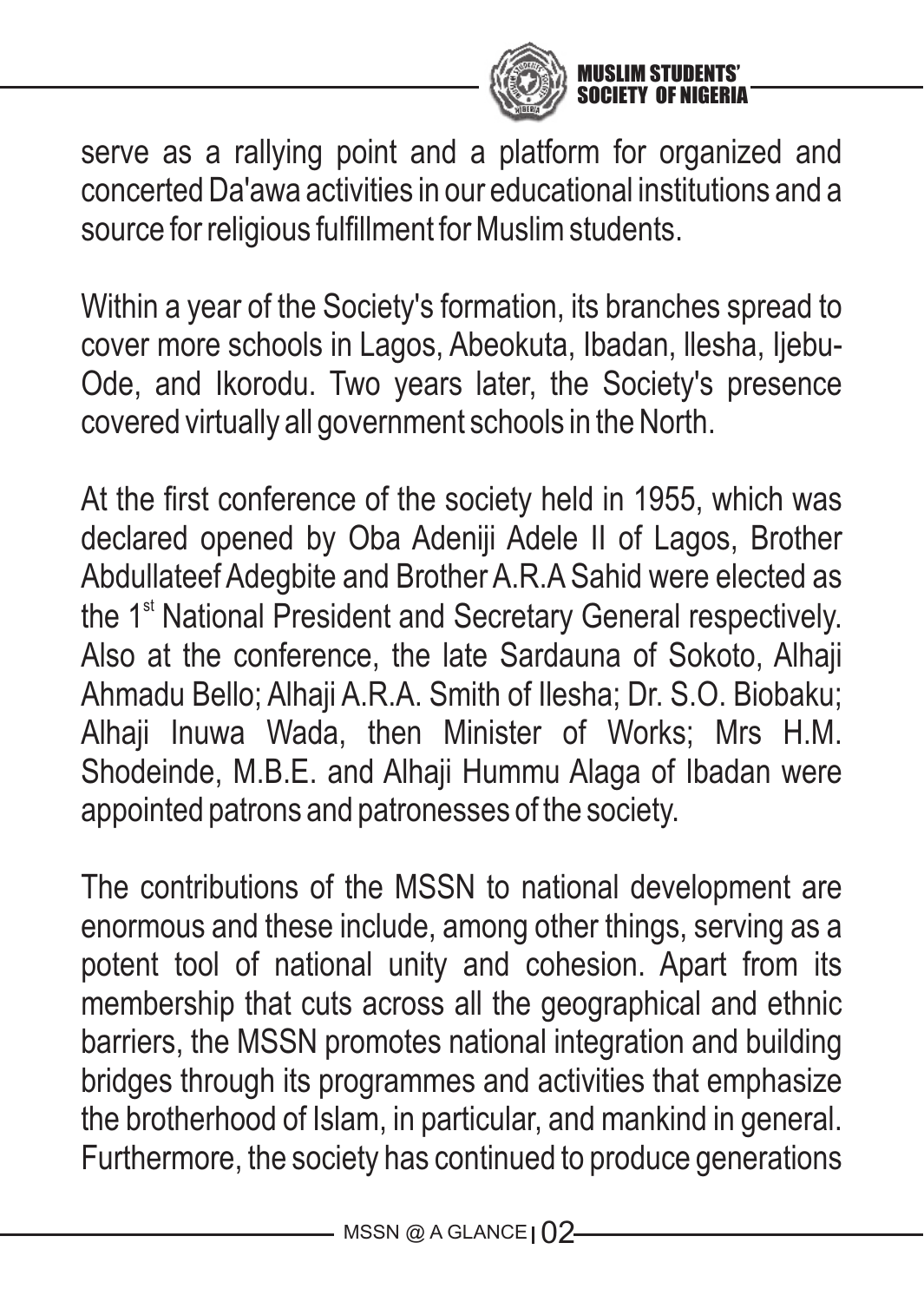

of outstanding leaders in all spheres of national life, whilst defining and encouraging adherence to certain minimum standards of national ethos. The Society remains a pressure group working for the advancement of the interests of Muslims and Islam. Indeed, past members of the MSSN occupy leadership of virtually all leading Islamic organisations in Nigeria today.

Another notable achievement of the Society is the creation of confidence in the vast majority of Muslim students who openly and proudly proclaim their identities as Muslims. It was also the first Muslim organization in the country to spearhead the use of Hijab by educated female Muslims.

The Society has been able to consistently produce Muslim students who are a synthesis of scholarship and morality. In virtually all spheres of life in the country, the Society has contributed valuable, reliable and progressive personalities, be it in governance, education sector, and other fields of endaevour. The Society has largely been responsible for setting of the agenda of both the campuses and the larger environment. In a country rent by divisive ethnic sentiments, the Society has built robust brotherhood that has remained unprofaned and unassailable by the virus of ethnic bigotry. The friendship generated by the Society is real and deep. The Society has groomed a crop of leadership that is not just Spartan but renders altruistic and selfless service. The Society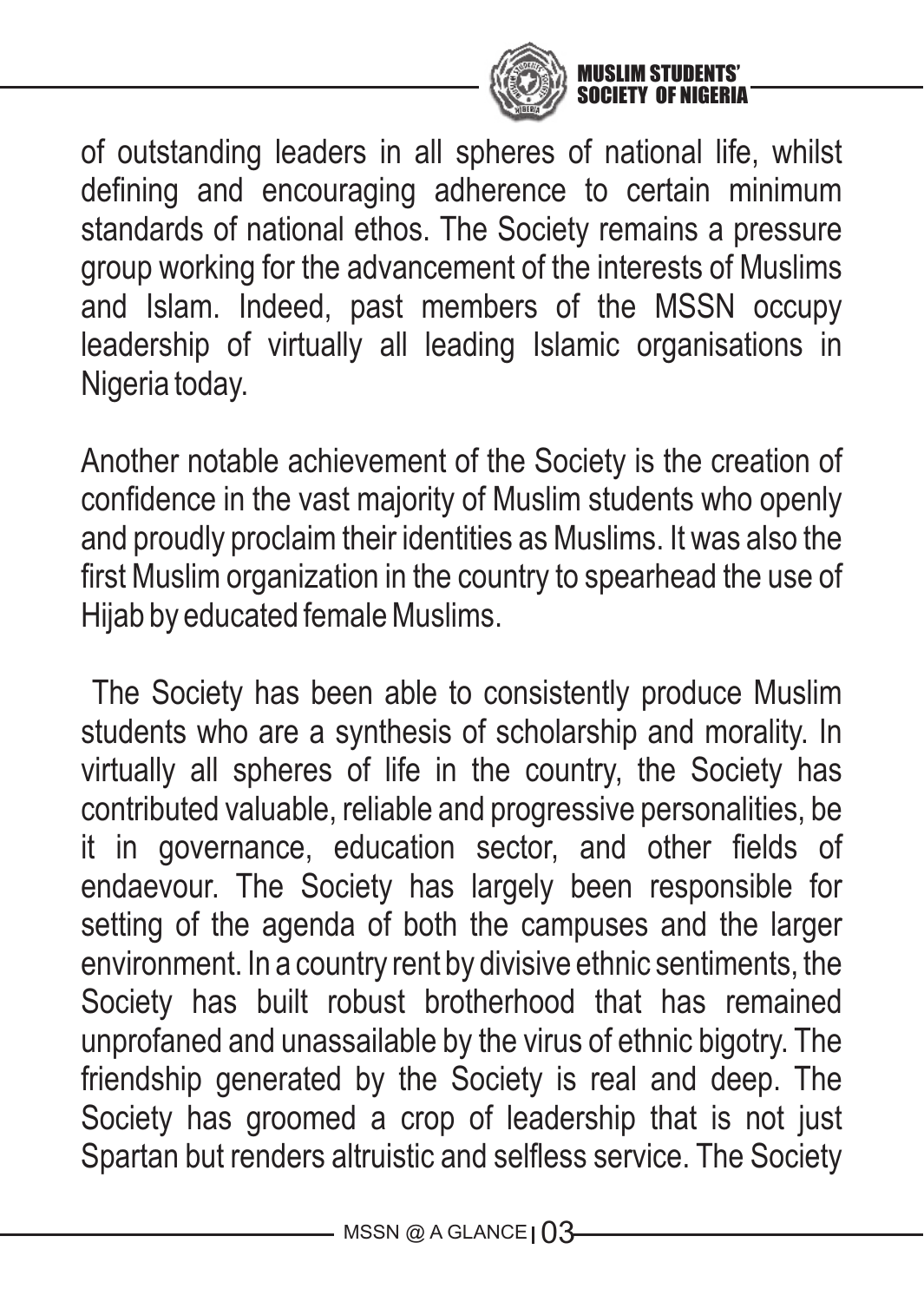

has always made valuable contributions in the areas of good governance, justice, and in fighting corruption, oppression and immorality. It has also responded to issues of national and international interest. The Society either nurtured or provided manpower for virtually all the Muslim organizations that exist in the country today.

Moreover, MSSN was instrumental to the formation of many international organizations such as the International Islamic Federation of Student Organizations (IIFSO) in Jeddah, the International Institute of Islamic Thought (IIIT) in the USA, The Muslim Students' Association of Canada and America as well as the World Assembly of Muslim Youth (WAMY).

The Muslim Students' Society of Nigeria (MSSN) is registered with the Cooperate affairs commission of the Federal Government of Nigeria.

# **2.0 BASIS**

The Society believes firmly in the Glorious Qur'an and the Sunnah of the noble Prophet Muhammad (SAW) as its cardinal basis and guide.

It also recognizes the rules and principles of the SHARIAH as binding on all its members. It further believes and accepts the saying that *'the acquisition of knowledge is a lifelong process from the cradle to the grave and thus every Muslim is essentially a student for life'*. *Ad infinitum*, the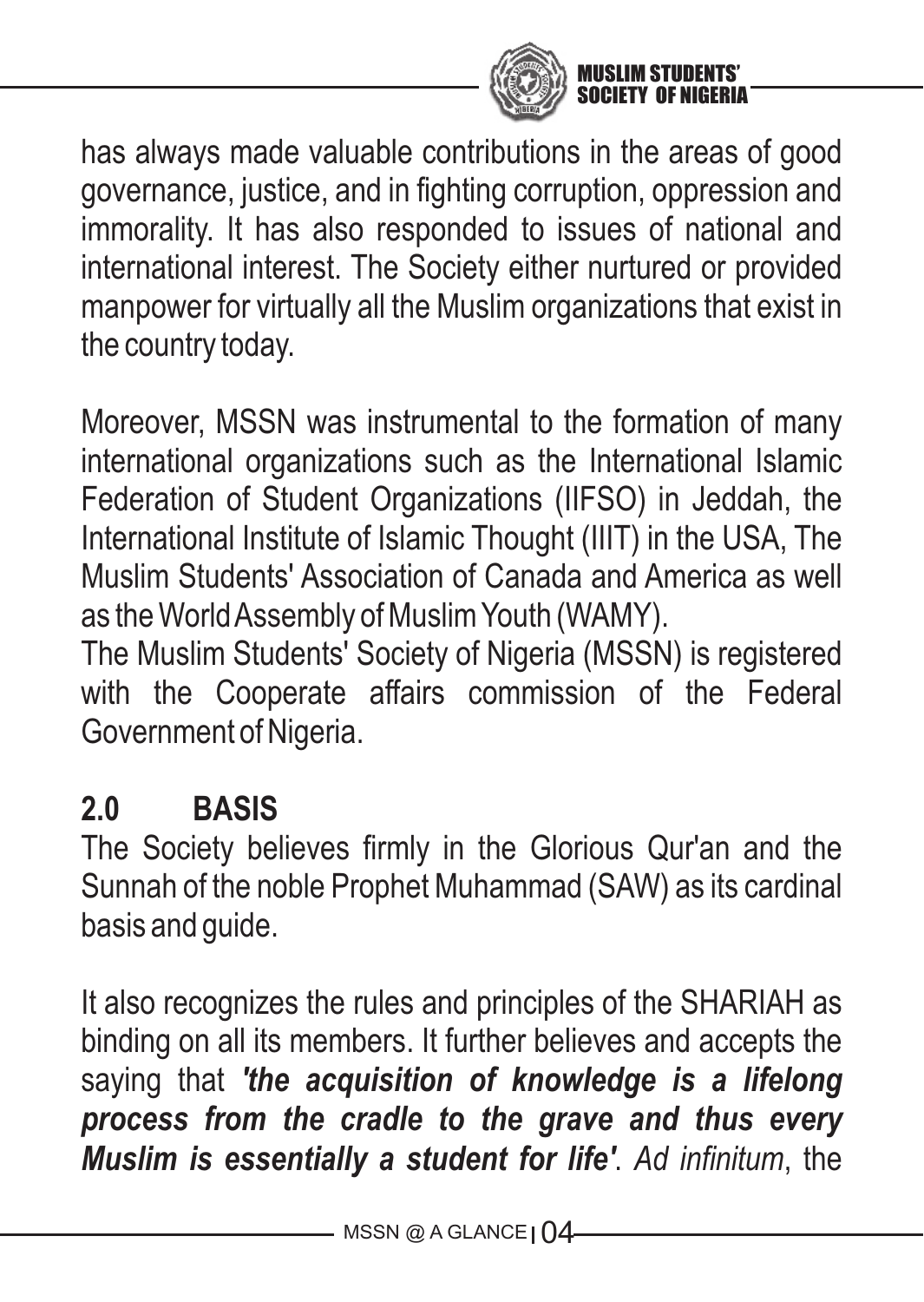

Society is fully committed to holding fast to the cord of unity and brotherhood which Allah has stretched to us.

## The Society's Motto is *"There is no deity worthy of worship except Allah and Muhammad (SAW) is His messenger*"

# **3.0 MEMBERSHIP**

Membership of the Society is open to every Muslim who believes in its vision and objectives. Currently, MSSN has millions of members in all the 36 states of the federation and Abuja, the Federal Capital Territory.

# **4.0 AIMS**

The Society's aims and objectives are:

- **a) To work towards the development of the Ummah that is guided by the SHARIAH**
- **b) To bring all Muslims in closer union and inculcate in them the true Islamic spirit of brotherhood and absolute faith in ALLAH as the only basis for the achievement of peace among mankind**
- **c) To encourage the study of the Glorious Qur'an as a Holy Book and Arabic language as the lingua franca of the Islamic World and ensure proper understanding of Islam among its members**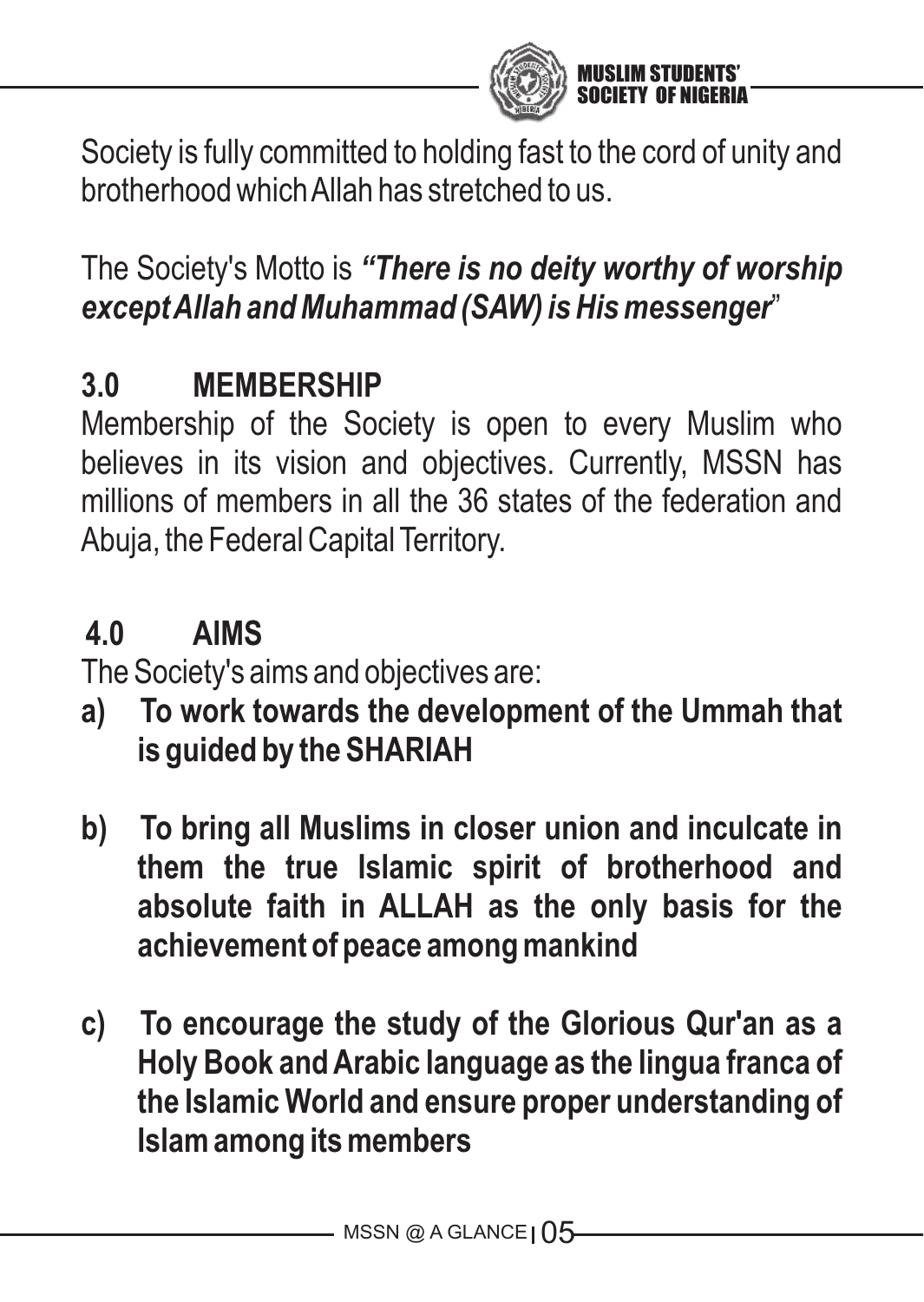

- **d) To promote the general welfare of Muslims and safeguard their fundamental rights in any community**
- **e) To constitute a strong force for the propagation and strengthening of Islam in Nigeria and throughout the world**
- **f) To champion the cause of the oppressed in any community**
- **g) To embark on deliberate capacity building with a view to meeting the manpower needs of the Ummah and the larger society**
- **h) To participate actively in the establishment and promotion of good governance and responsible leadership at various levels of the larger society**
- **i) To lay a sound foundation for financial self sufficiency to carry out its programmes and also promote the development of an economically vibrant Ummah that is self-reliant**

# **5.0 VISION AND MISSION STATEMENT**

The new vision of MSSN is:

*"To establish an Islamic Ummah governed by the principles and rules of the Shariah within the next fifty years"*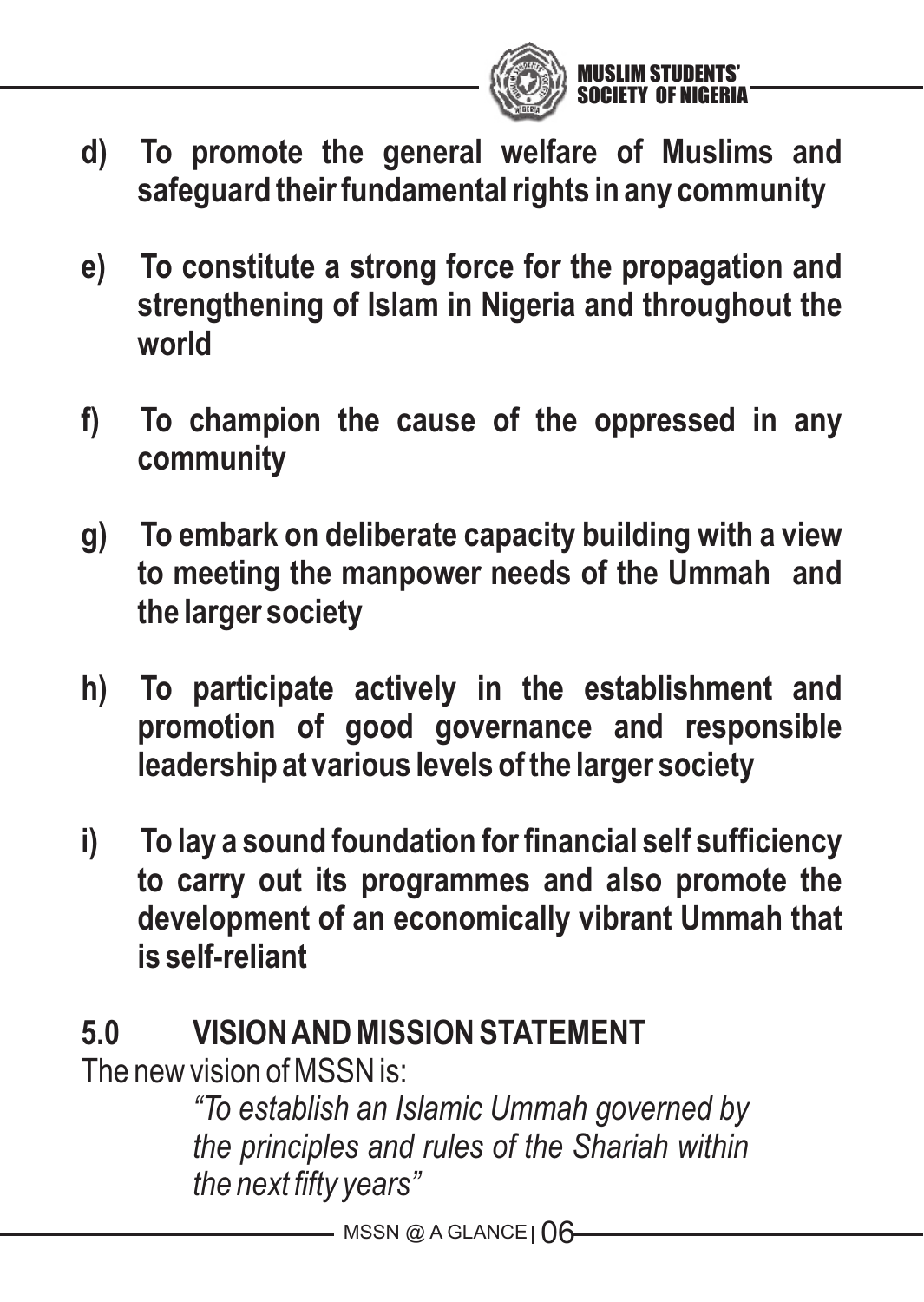

While the Mission Statement is:

*"The MSSN will work relentlessly towards the establishment of a society that fosters allround human development. To achieve this, MSSN will continuously strive towards strengthening the Ummah educationally, economically, spiritually and politically through a wide spectrum of activities in schools and the larger society in partnership with likeminded organizations. To succeed, MSSN must ensure that its members are God fearing, knowledgeable, united and with superior moral values"*

# **6.0 MSSN STRUCTURE**

The Society has a formalized pyramidal structure. At the top is the Board of Trustees (BOT). This is followed by National Executive Council and the National Working Committee. For administrative purpose, the country is zoned into two: the Aand B zones (Northern and Southern zones) and the Area Units (comprising the state chapters). Then comes the Area Councils that coordinate the central, higher institution and secondary school branches drawn from two or more local governments that form the base of the Society.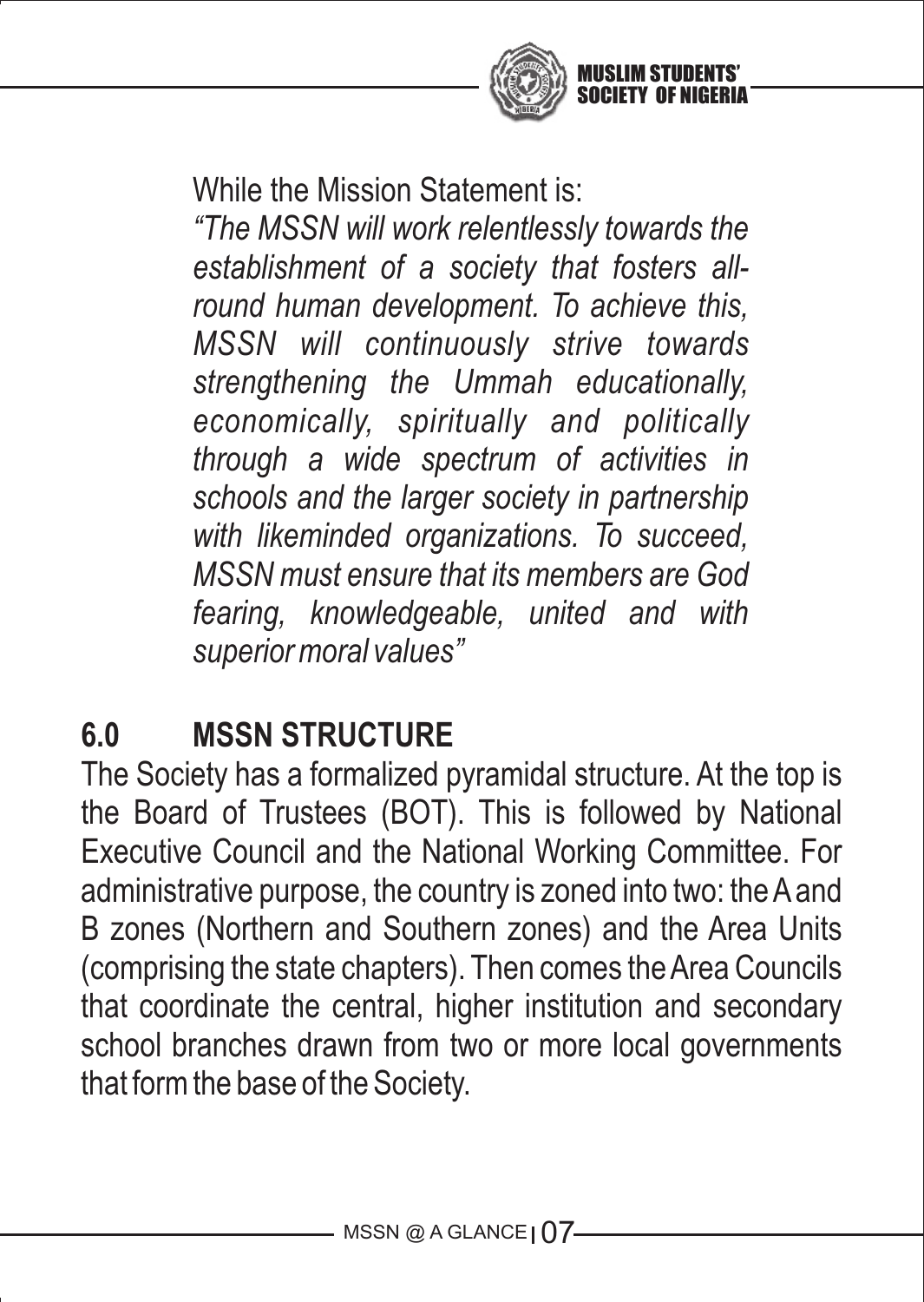

### **7.0 CURRENT STRUCTURE OF MSSN**



 $-$  MSSN @ A GLANCE  $08$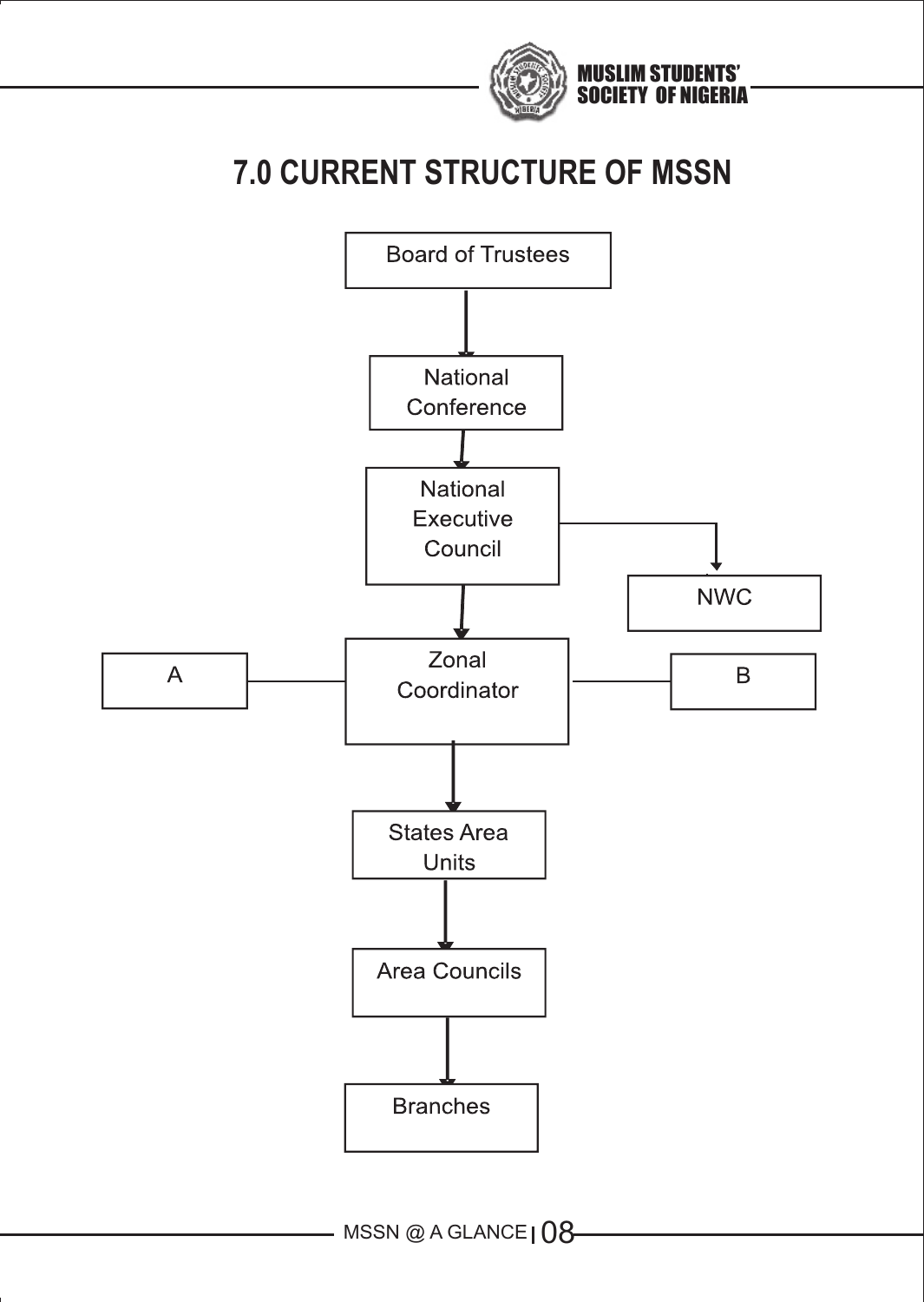

#### **8.0 PROGRAMMES/ACTIVITIES**

The Society at the national level has six main programmes viz National Conference, National Islamic Vacation Course (IVC), National Higher Institution Convention of Muslim Students (NHICOMS), National Leadership Training Programme (LTP), National Quiz Competition and National Convention of Muslim Students in Secondary Schools (NACOMSISS). It also organizes special retreats to brain-storm on issues of special concern.

#### **8.1 NATIONALCONFERENCE**

The National Conference is held annually to receive and deliberate on reports of National Officers. It is the supreme governing body of MSSN. The Conference is rotated between the two zones. Zones, Area Units, Councils, and Branches have their respective annual conferences.

#### **8.2 NATIONALISLAMIC VACATION COURSE (IVC)**

IVC is a seven-day programme which usually comes in December of every year in the two zones between  $22<sup>nd</sup>$  -31<sup>st</sup>. The programme usually attracts students from primary schools up to university. The main activities in the camp, among other things, include: lecture, ta'alim, classroom instruction, Da'awah outreach as well as visitations. In classroom students are exposed to lessons with regards to Qur'an, Hadith, Seera, Current Affairs, Mu'amalat and Akhlaq.

The main objective of IVC is to complement the aims upon which the Society was formed and at the same time expose Muslim students to the challenges of intellectual stagnation cum moral stupor and equally inculcate the culture of academic excellence.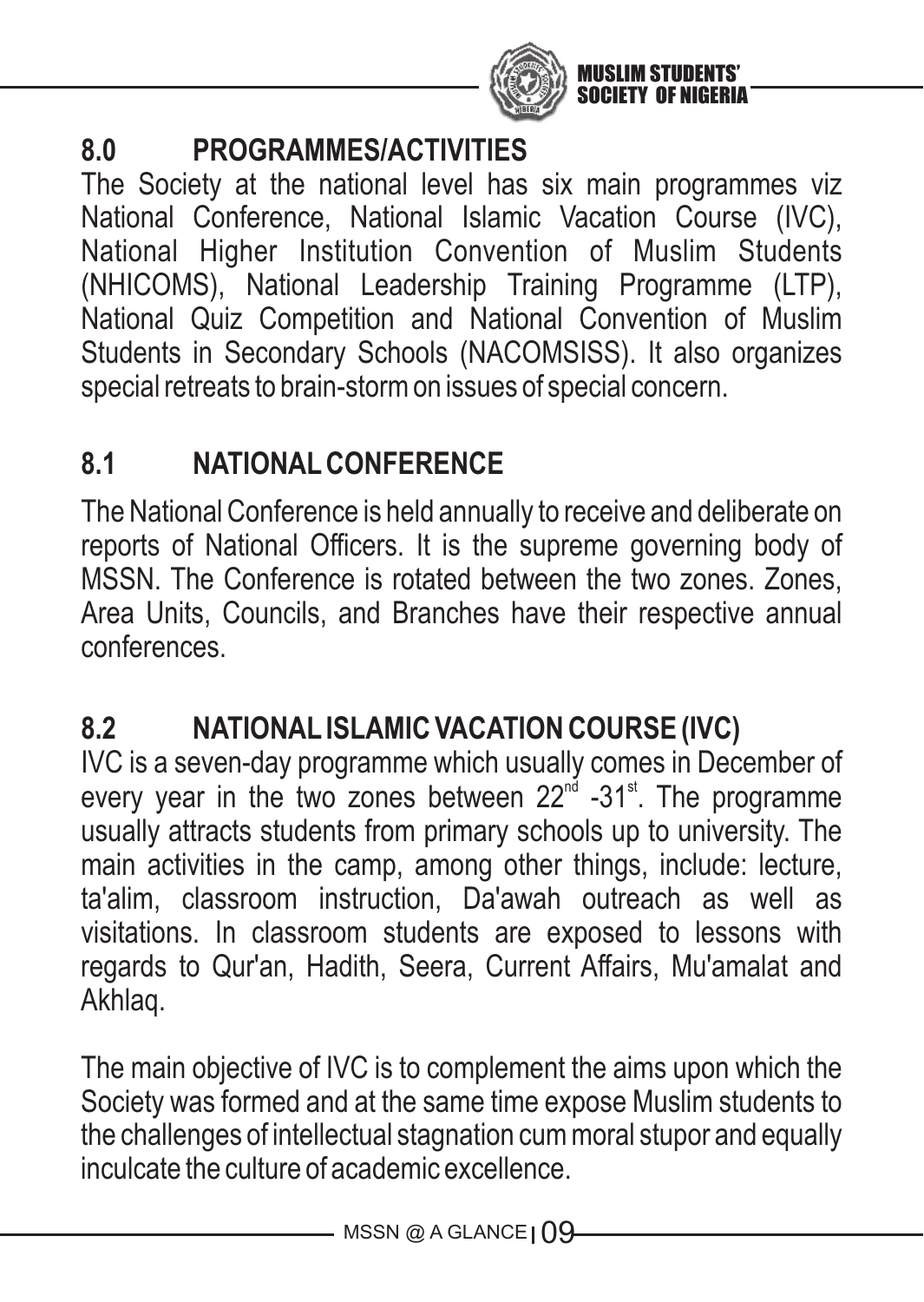

### **8.3 NATIONAL HIGHER INSTITUTION CONVENTION OF MUSLIM STUDENTS (NHICOMS)**

Because of the significant leadership roles they play in MSSN, all the higher institution branches gather once in a year at a convention aimed at finding solutions to identified problems of the organisation, the larger Muslim community, and the society at large. Papers are presented and discussed with roadmaps for implementation defined. The Convention also provides for interaction among the higher institution branches and members.

### **8.4 LEADERSHIPTRAINING COURSE (LTC)**

To demonstrate its commitment to the development of quality leadership both for its own internal needs and the society at large, MSSN organizes a yearly Leadership Development Programme for its members. This has tremendously helped to create generations of leaders, who after their student lives, have continued to provide leadership in different spheres of national life.

#### **8.5 NATIONALQUIZ COMPETITION**

The programme is organized annually in order to stimulate the academic activities of our promising young Muslim students at the secondary school level.

### **8.6 NATIONAL CONVENTION OF MUSLIM STUDENTS IN SECONDARYSCHOOLS (NACOMSISS)**

As may be understood from the tittle, NACOMSISS is a programme that draws its participants from secondary schools and subjects them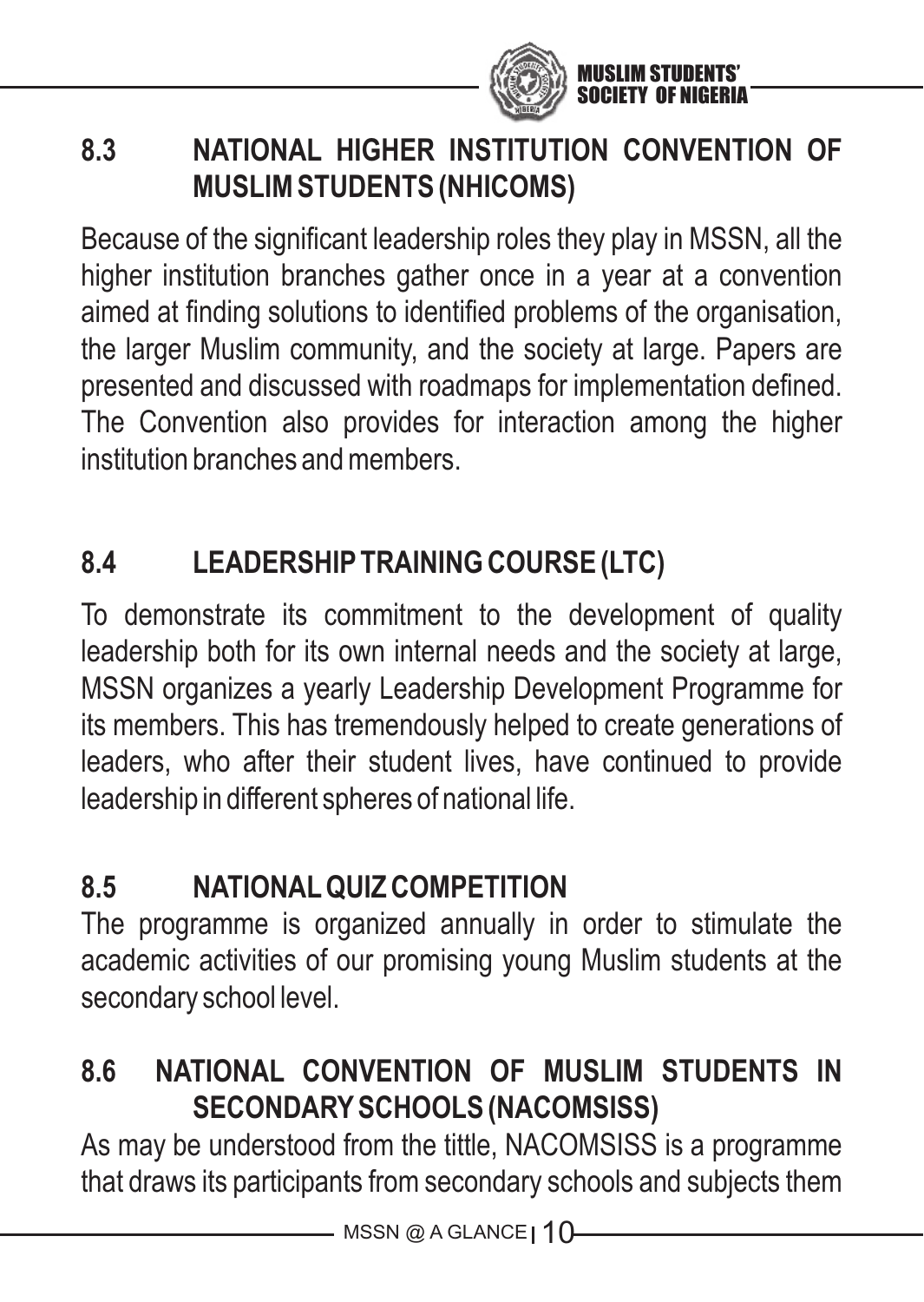

to rigorous Islamic training with a view to instilling in them the spirit of Islamic Universal brotherhood, sacrifice, selflessness and an unsatiable desire for excellence in academics and indeed all spheres of life. Seasoned scholars and intellectuals are normally the resource persons for this "*Catch them young*" programme.

### **8.7 JIHAD / DA'WAH WEEK**

All Area Units, Councils and branches have week-long annual programmes to commemorate the founding of the organisation, do a stock-taking and engage in activities and programmes that will directly impact on the immediate environment, such as propagation and enlightenment, social and humanitarian work, etc.

#### **9.0 RELATIONSHIP/COLLABORATION WITH OTHER ORGANIZATIONS**

Believing in the principle of synergy, MSSN collaborates with other Islamic organizations, both local and international, that share its vision and objectives. It also collaborates with governmental and nongovernmental organizations towards achieving its goals.